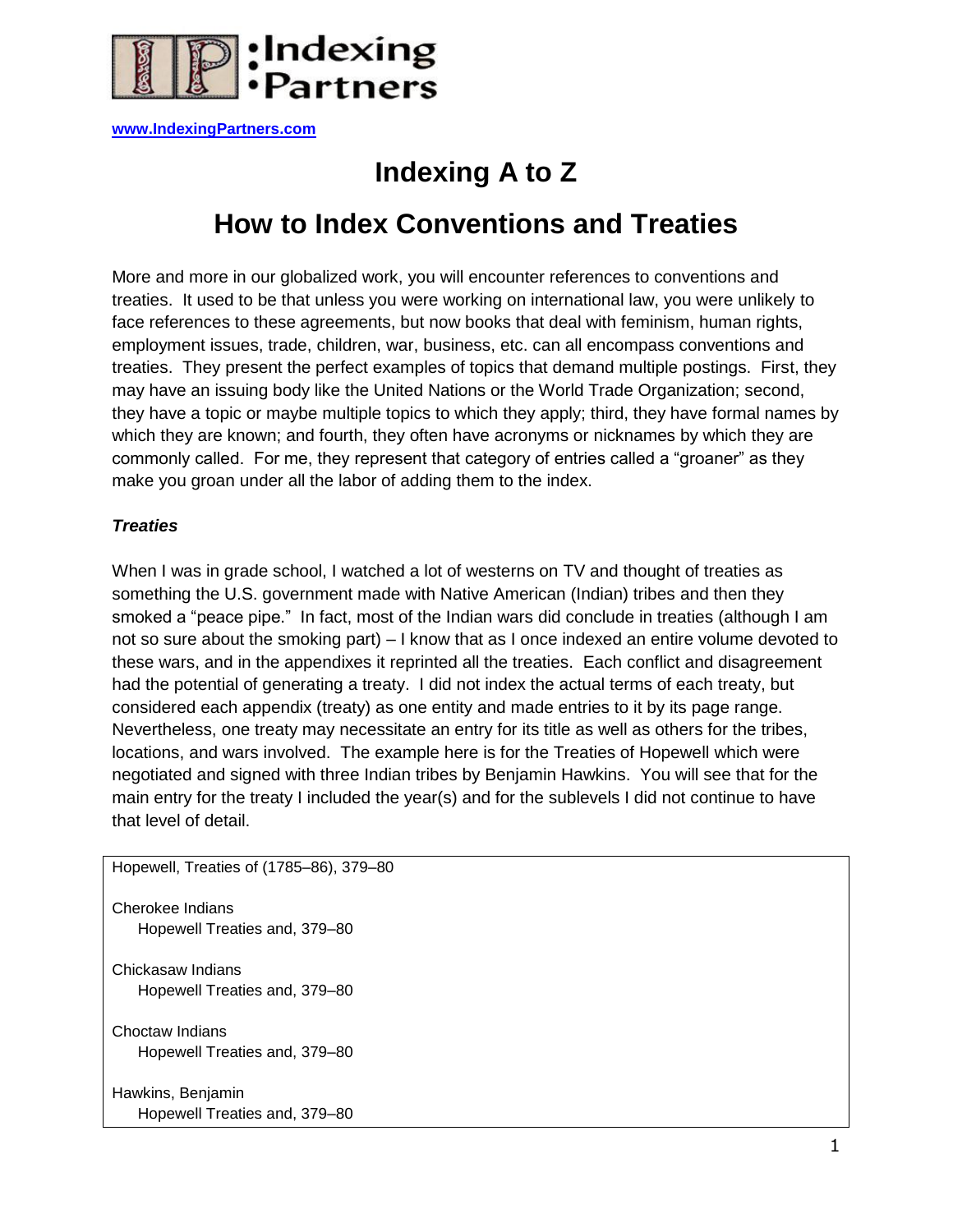Treaties as a concept extend back into ancient times, and according to the Istanbul Archaeology Museum, an accord reached between Pharaoh Ramses II and Hittite King Hattusili III is arguably the oldest peace treaty (1258 BC) in existence. Most major wars conclude with a treaty of some kind. Think of the treaties that you can name off the top of your head: the Versailles Treaty, the Paris Treaty, etc. Sometimes the treaty is named for the place where it is signed and that is why there are multiple treaties that have the name the "Paris Treaty." You then have to add a year to the entry for it to be accurate and helpful to the user. (In fact, if the text gives a year for a treaty, I always include it in the index; I tend to create detailed indexes with years for wars, treaties, etc.)

| Paris, Treaty of (1763) |  |  |
|-------------------------|--|--|
| Paris, Treaty of (1783) |  |  |
| Paris, Treaty of (1898) |  |  |
| Paris, Treaty of (1951) |  |  |
|                         |  |  |

You will note that I do not start these entries with Treaty of xxx, but instead invert them. I then take one of two possible approaches for the main heading Treaty. Either I insert a generic cross-reference like this:

Treaty of \_\_\_. *See name of specific treaty*

And yes, I mean I literally put three underbars after Treaty of to make it clear to the user that the next word is "you fill in the blank." I think otherwise it looks a bit confusing and I like the clarity of the "blank."

If I need to use the treaty as a sublevel, for example under the war that it concluded, I will most likely simplify the name as I did in the earlier examples for the Hopewell Treaties. So under American Revolution or Revolutionary War, U.S., I will use "Paris Treaty" as the sublevel wording, not "Treaty of Paris" or "Paris, Treaty of."

Or, I will have a main heading "Treaties" and under it a list of the treaties as double postings. Which approach I take depends on the nature of the book and how much room I may have for the index. If the publisher has restricted the length of the index and I find I need to cut entries to make the index fit, I will definitely use the method of the generic cross-reference. If the book's audience is high school students and if I have the space available, I will double post at the main heading "Treaties" as these users are less likely to already know the names of the various treaties. In my earlier example of the Indian Wars encyclopedia, I used the generic crossreference due to the immense number of treaties involved. If I have a book that only has one treaty in the index, then I will definitely do a double post for it.

Treaties are not limited to concluding wars, as they also govern trade between countries, particularly bilateral trade agreements. At the website of the U.S. Department of State you can find a list of all treaties in force to which the United States is a party: http://www.state.gov/documents/organization/169274.pdf.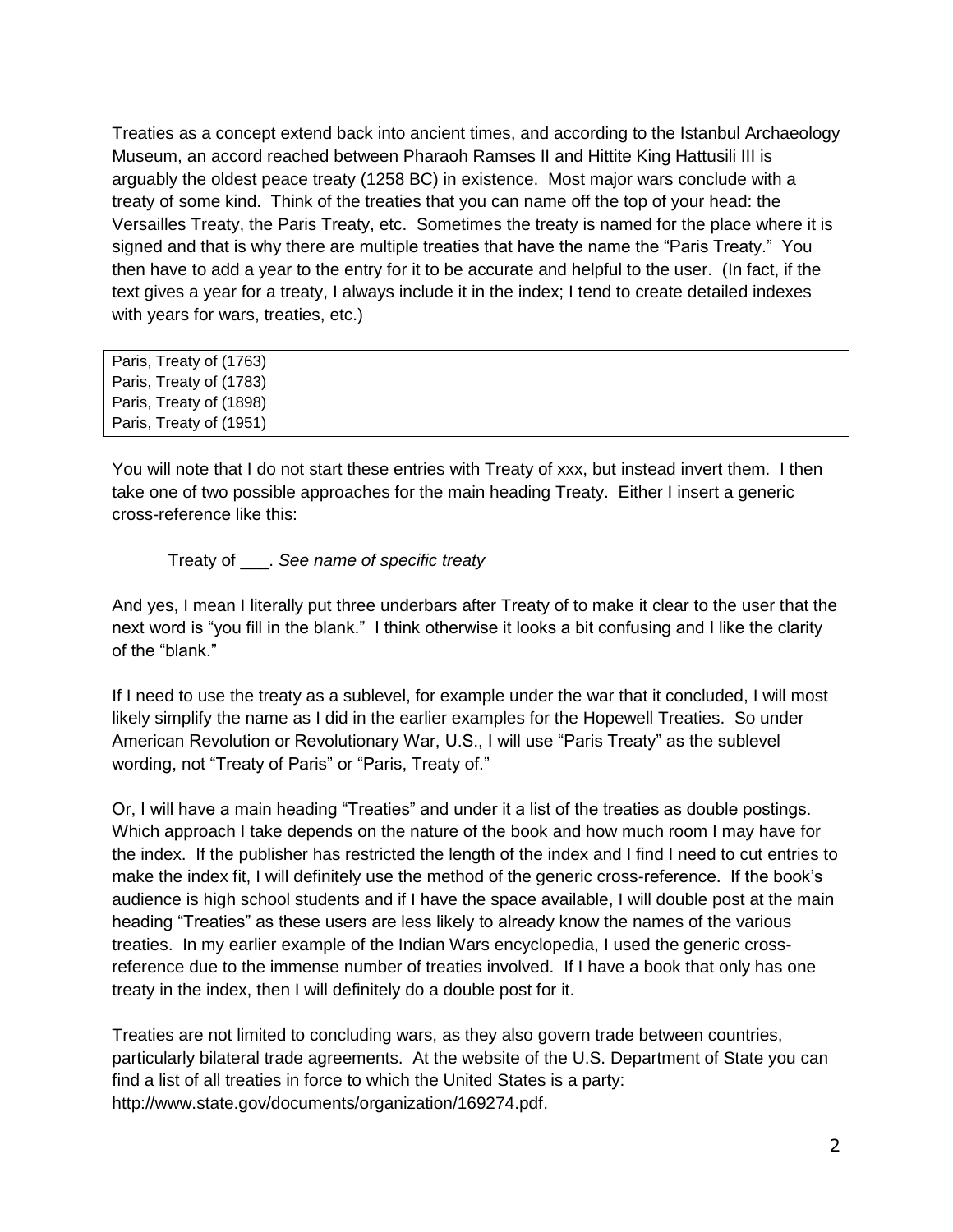This list which is divided by bilateral and multilateral agreements has some very helpful information as it tells the subject matter of the treaty (for example, aviation, taxes, agriculture, and visas) and the year of entry into force which is the year you would include in the index.

When indexing trade agreements, you may want to put them as sublevels under the two countries involved. I customize each entry like so:

Albania U.S.–Albania bilateral agreement

United States Albania–U.S. bilateral agreement

I do not want the name of the country in the main heading to start the sublevel, and the other country provides the more distinctive keyword.

Again, it depends on the nature of the book whether I will include a main heading for "Bilateral agreements." Usually I find that would not serve any purpose in books on international relations, and I do not gather them (likewise in such a book I do not collect treaties or conventions at one main heading and use generic cross-references).

Regional agreements also apply in the area of trade relations. In the U.S., the best known is NAFTA which I normally post at its spelled out form "North American Fair Trade Agreement." The signatory countries of Canada and Mexico may have a subheading for NAFTA or a crossreference. Because the NAFTA acronym has become part of our vernacular, I feel free to use it as the subheading term.

Canada NAFTA and. See North American Free Trade Agreement Mexico NAFTA and. See North American Free Trade Agreement NAFTA. See North American Free Trade Agreement North American Free Trade Agreement (NAFTA, 1994) United States NAFTA and. See North American Free Trade Agreement

Many documents fall under the rubric of "treaty" in addition to bilateral and multilateral trade agreements. Accords can function as treaties. In the Bosnian war of the mid-1990s, the Dayton Accords set out the framework for peace. They have a formal name as well as the popular name by which we know them which came about from their signing at Wright-Patterson Airforce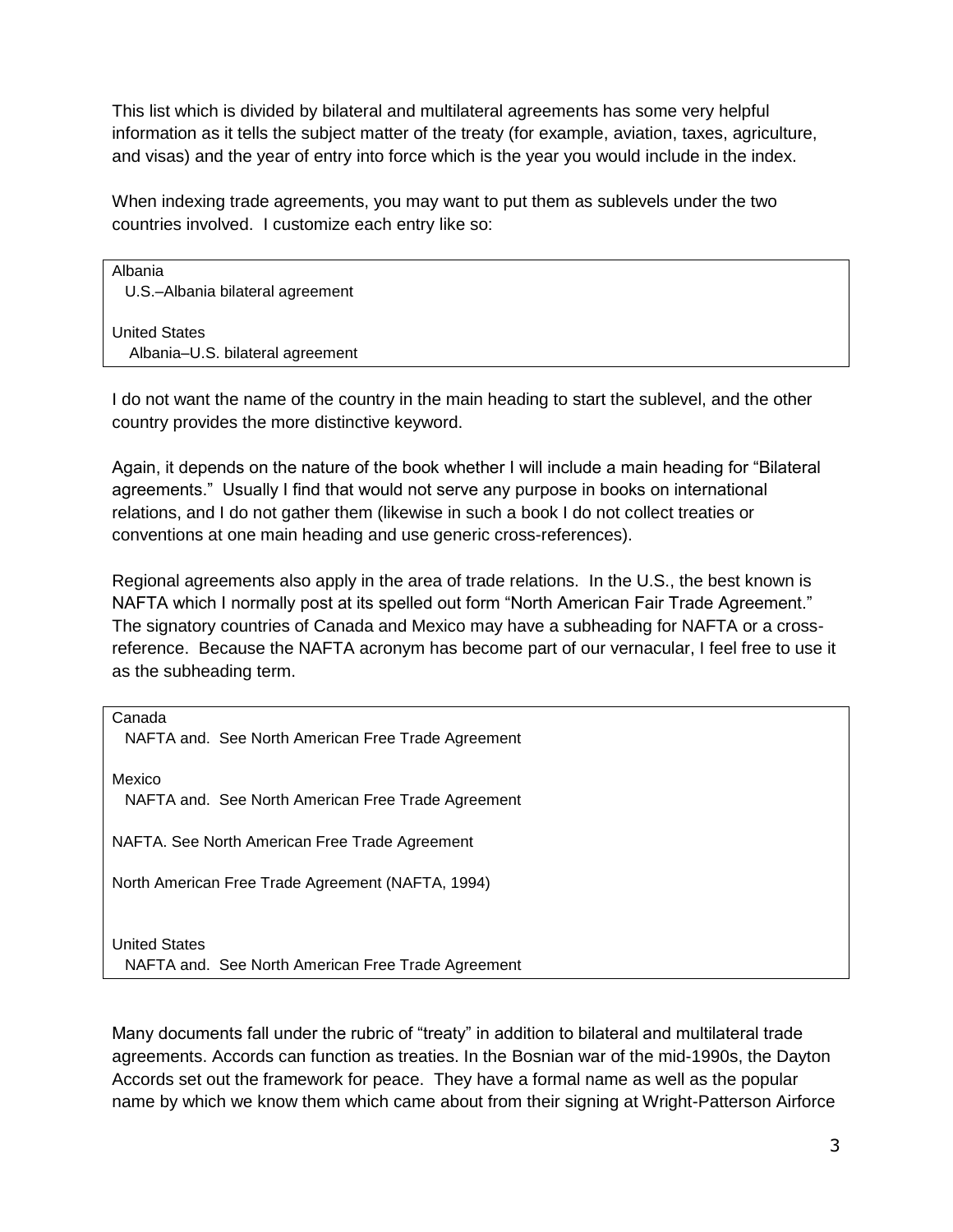Base outside of Dayton, Ohio. If the book gave the complete information, you could end up with entries like this:

General Framework Agreement for Peace in Bosnia and Herzegovina (Dayton Accords, 1995)

Dayton Accords (1995)

Bosnia and Herzegovina Dayton Accords (1995)

The final type of treaty I want to discuss go by the name Friendship Treaties or Peace and Friendship Treaties. They usually refer to agreements between two countries wishing to establish ties and perhaps accompanies financial aid. Their use dates back to early American history and continues to the present:

Peace and Friendship Treaty between the United States of America and the Bey and Subjects of Tripoli of Barbary (1796)

Italo–Ethiopian Treaty of Friendship and Arbitration (1928)

Friendship, Commerce and Navigation Treaty between the United States of America and the Italian Republic (1949)

These will be indexed by their names as I have given them here but then will also need entries under the parties like Barbary, Ethiopia, and Italy. If the book is about U.S. relations, then the United States will not need to have sublevels for its agreements since the United States stands for the metatopic and would end up with everything under it.

### *Conventions*

As used here, conventions does not mean a gathering of people with a common interest, but rather it refers to another type of treaty. The United Nations, in particular, has sponsored a large number of conventions and maintains a list of them on its website:

http://treaties.un.org/pages/ParticipationStatus.aspx. After the UN adopts and ratifies a convention, it becomes available for countries to sign onto, and the UN website will tell which countries are signatories for which conventions.

Certain conventions show up frequently in books I index: Convention against Torture, Law of the Sea, Convention on the Rights of the Child, Convention on the Elimination of All Forms of Discrimination against Women, and Montreal Protocol on Substances that Deplete the Ozone Layer. As you can see from these examples, the subject matter varies from environmental protection to women's rights, and in material dealing with these broad subject matters, you are likely to encounter mentions of these conventions.

First, you need to know if you have length restrictions for the index, but let's say that is not an issue and you can make as many postings as you want for one of these. For an example, I pick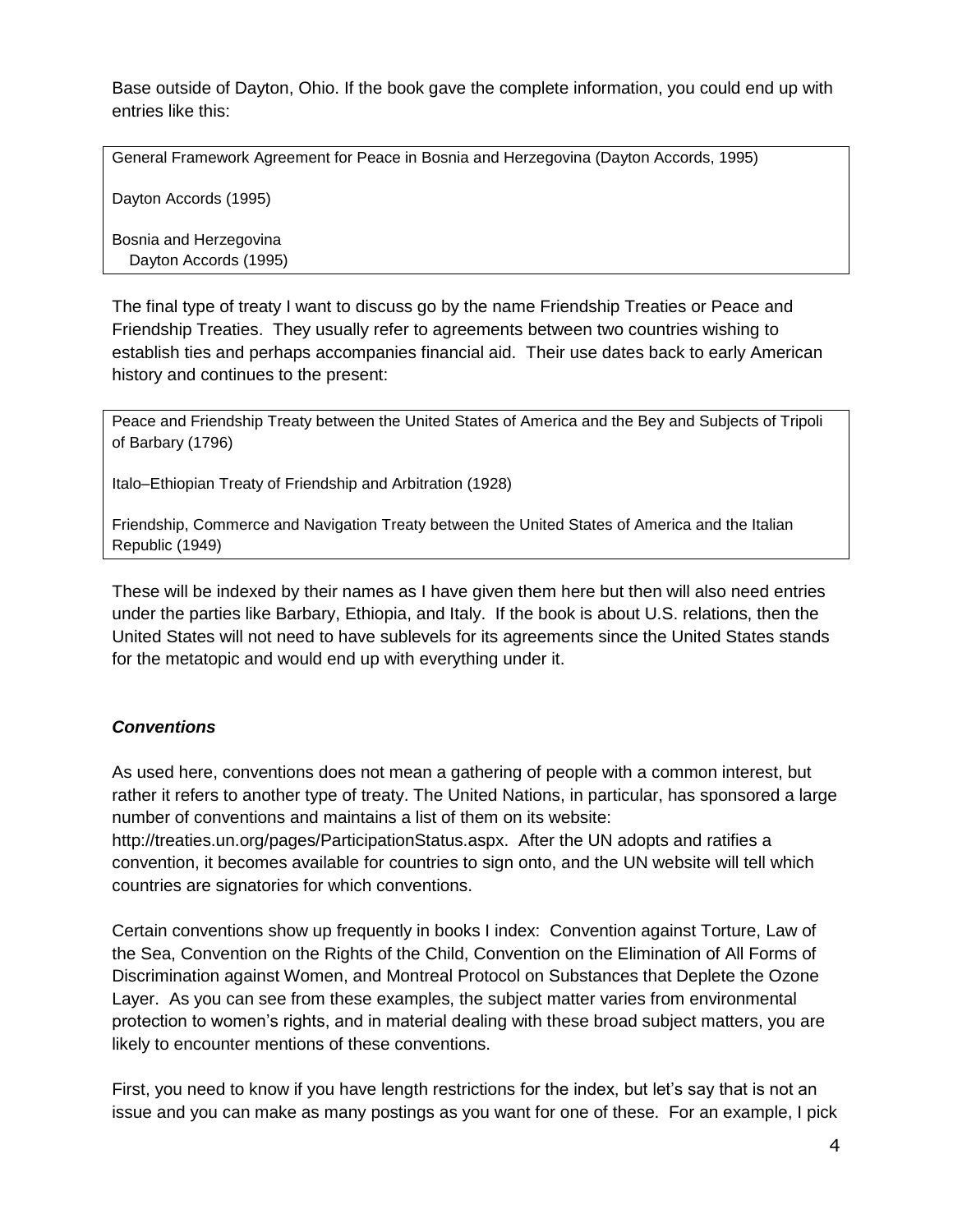the Convention on the Elimination of All Forms of Discrimination against Women. Here are the all the places I may index it:

| CEDAW. See Convention on the Elimination of All Forms of Discrimination against Women |
|---------------------------------------------------------------------------------------|
| Convention on the Elimination of All Forms of Discrimination against Women (CEDAW)    |
| <b>Discrimination</b>                                                                 |
|                                                                                       |
| Convention on the Elimination of All Forms of Discrimination against Women            |
| Gender discrimination                                                                 |
|                                                                                       |
| Convention on the Elimination of All Forms of Discrimination against Women            |
|                                                                                       |
| Sex discrimination                                                                    |
| Convention on the Elimination of All Forms of Discrimination against Women            |
|                                                                                       |
| <b>United Nations</b>                                                                 |
| Convention on the Elimination of All Forms of Discrimination against Women            |
|                                                                                       |
| Women                                                                                 |
| Convention on the Elimination of All Forms of Discrimination against Women            |

You can see how such treatment will quickly affect the size of the index. Note that I did create a main heading for Convention on … . If this ends up being the only convention in the index, then I plan to keep that entry just as I have it here. If the book has lots of conventions, then I will change to the generic cross-reference treatment that I discussed above under *Treaties*.

Also this particular convention has an acronym associated with it. First, if I change the treatment of the main heading, I need to revise that cross-reference's target. For the sake of clarity, here is how I would handle that:

| CEDAW. See United Nations                                                                                   |
|-------------------------------------------------------------------------------------------------------------|
| Conventions. See United Nations                                                                             |
| Discrimination<br>Convention on the Elimination of All Forms of Discrimination against Women                |
| Gender discrimination<br>Convention on the Elimination of All Forms of Discrimination against Women         |
| Sex discrimination<br>Convention on the Elimination of All Forms of Discrimination against Women            |
| <b>United Nations</b><br>Convention on the Elimination of All Forms of Discrimination against Women (CEDAW) |
| Women<br>Convention on the Elimination of All Forms of Discrimination against Women                         |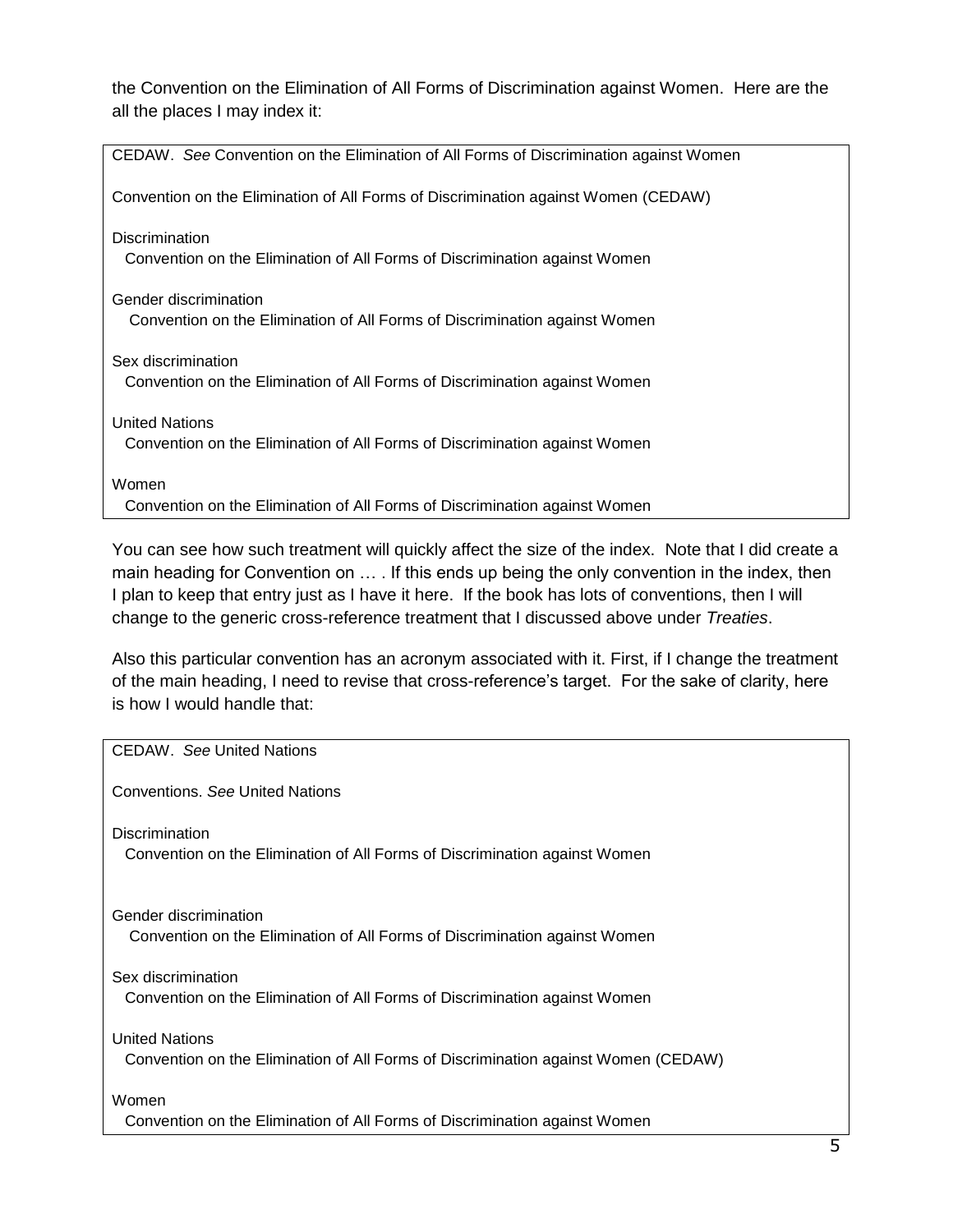Second, I do not repeat the acronym at the end of all the sublevels. I need to have it where I am sending the user from the cross-reference so that he sees a match-up and understands what he is looking for. Sometimes in a very large index, I will make the cross-reference more explanatory:

CEDAW. *See* United Nations, *subhead:* Convention on the Elimination of All Forms of Discrimination against Women

Some indexers prefer the word "at" instead of "subhead" while the *Chicago Manual* would advise you to use just a comma and no particular directive wording. In any case, the purposes are the same to point the user to the specific sublevel and hopefully increase access speed and eliminate confusion.

As you noticed in some of the examples I provided above, the word "Convention" may or may not be present. Often you will see Rights of the Child, and not Convention on Rights of the Child. Maybe the first time the author used the full formal appellation and later the colloquial form. You need to watch for these to make sure that you don't split the information in two places since they are the same item.

The United Nations agreements are not always "conventions;" they may use terms like protocol, agreement, and treaty as well. For example, Additional Protocol on the protection of the Antarctic environment between the Argentine Republic and the Republic of Chile. Just think how many entries that title will engender!

It would be remiss of me not to discuss here the most famous conventions of our time: The Geneva Conventions which comprise four treaties and three additional protocols. If you see the term as singular, Geneva Convention, then the author may mean just the fourth one which followed World War II and was signed in 1949 and included the ratification of the earlier ones as well.

Here is a list of what these cover and you can see that you may be forced to separate them into separate main headings with years or topics depending on the nature of the work you are indexing:

First Geneva Convention for the Amelioration of the Condition of the Wounded and Sick in Armed Forces in the Field (1864)

Second Geneva Convention for the Amelioration of the Condition of Wounded, Sick and Shipwrecked Members of Armed Forces at Sea (1906)

Third Geneva Convention relative to the Treatment of Prisoners of War (1929)

Fourth Geneva Convention relative to the Protection of Civilian Persons in Time of War (1949)

For the protocols the most important one is Protocol II (1977) relating to the Protection of Victims of Non-International Armed Conflicts. You will find this referred to in terms of civil wars